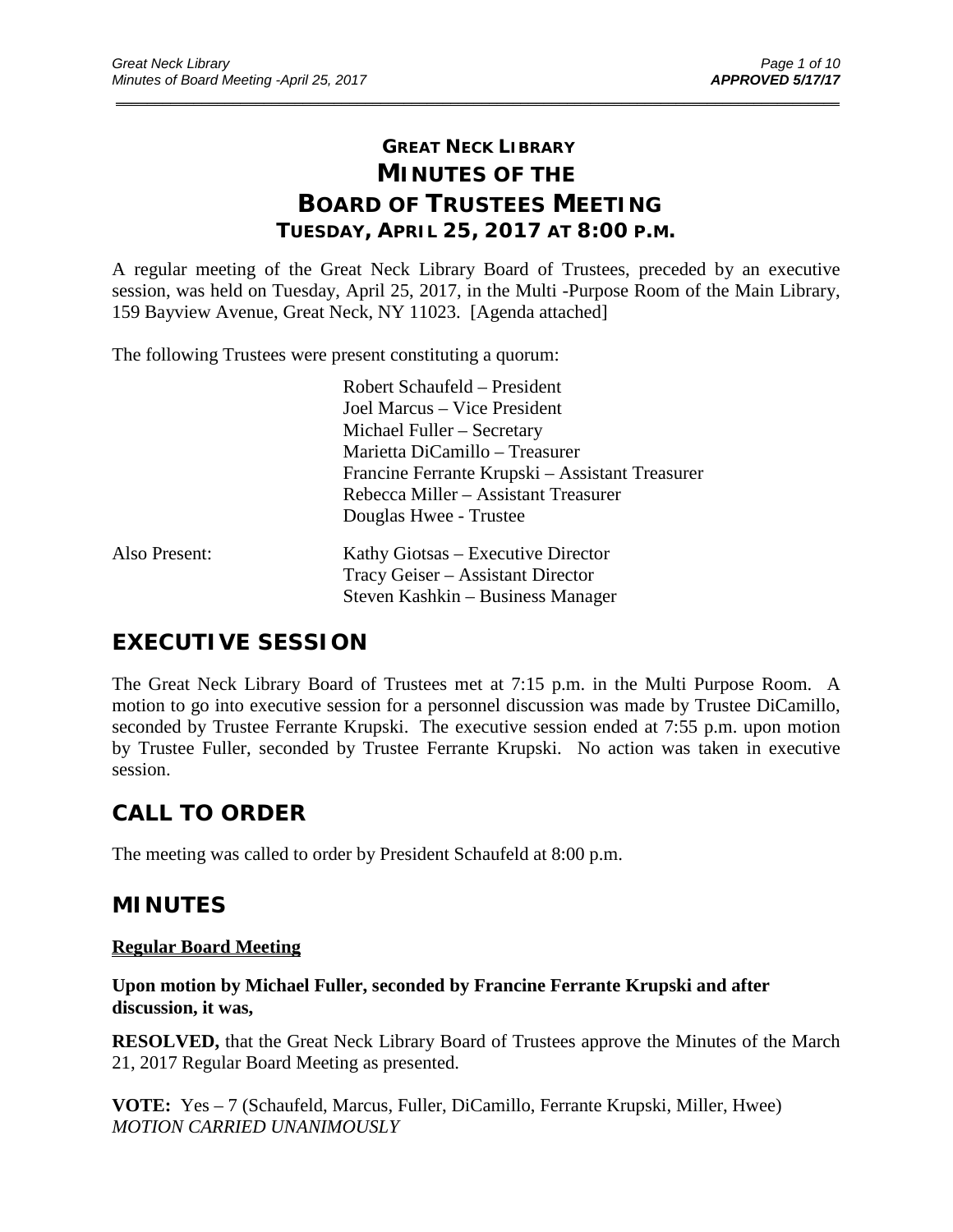## **Budget Hearing & Adoption Meeting**

## **Upon motion by Michael Fuller, seconded by Rebecca Miller and after discussion, it was,**

**RESOLVED,** that the Great Neck Library Board of Trustees approve the Minutes of the April 4, 2017 Budget Hearing & Adoption Meeting as presented.

**VOTE:** Yes – 7 (Schaufeld, Marcus, Fuller, DiCamillo, Ferrante Krupski, Miller, Hwee) *MOTION CARRIED UNANIMOUSLY*

# **TREASURER'S REPORT**

## **Upon motion by Marietta DiCamillo, seconded by Joel Marcus and after discussion, it was,**

**RESOLVED,** that the Great Neck Library Board of Trustees accept the following financial reports which have been reviewed by the Treasurer:

- March 31, 2017, Treasurer's Report;
- Warrant dated April 10, 2017 through April 17, 2017, which has been reviewed by the Treasurer, the sums set against their respective names, amounting in the aggregate to \$374,400.79.
- Payroll Warrants for pay dates March  $2<sup>nd</sup>$ , March  $16<sup>th</sup>$  and March  $30<sup>th</sup>$ , 2017, which have been reviewed by the Treasurer, (in the amounts of \$141,682.35, \$142,280.70 and \$154,955.67, respectively,) for a total of \$438,918.71.

**VOTE:** Yes – 7 (Schaufeld, Marcus, Fuller, DiCamillo, Ferrante Krupski, Miller, Hwee) *MOTION CARRIED UNANIMOUSLY*

# **PAYROLL CHANGES**

**Upon motion by Marietta DiCamillo, seconded by Michael Fuller, and after discussion, it was,**

**RESOLVED,** that the Great Neck Library Board of Trustees accept the Payroll Changes report of March 1, 2017 through March 31, 2017, which have been reviewed by the Finance Committee.

**VOTE:** Yes – 7 (Schaufeld, Marcus, Fuller, DiCamillo, Ferrante Krupski, Miller, Hwee) *MOTION CARRIED UNANIMOUSLY*

# **REPORTS**

## **Branch Committee**

Trustee Fuller reported that the public meeting scheduled for May  $23<sup>rd</sup>$  has been changed to Tuesday, June 6th at the Parkville Branch. All are welcome to attend.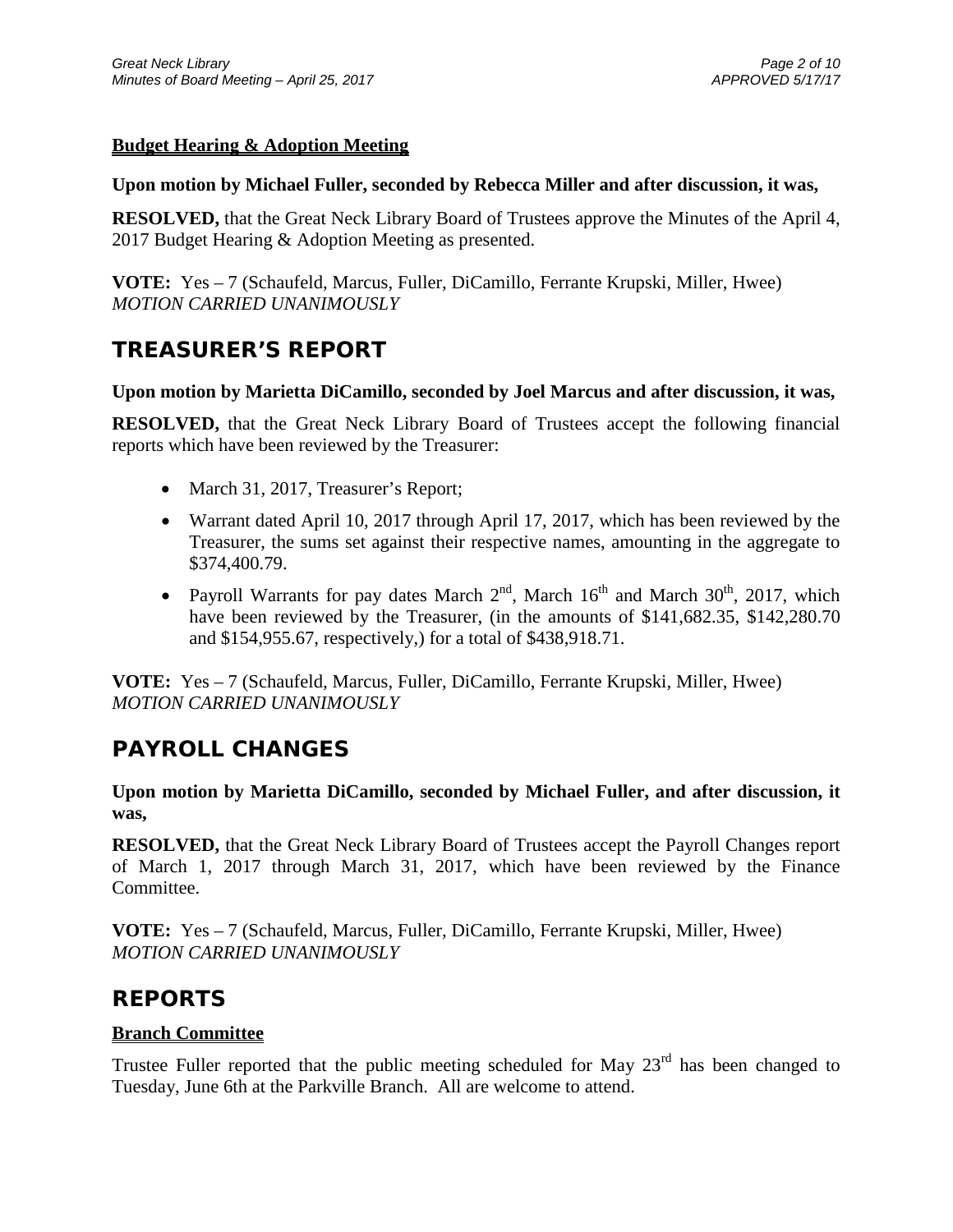In March, a meeting was held at the Station Branch where participants did a walk around and brainstormed ideas (large print section, STEM lab, etc.) for improvement.

Space planners will eventually be sought out to improve layout and to maximize space for the branches.

## **Main Building Committee**

President Schaufeld reported that the Main Building Committee met on March  $27<sup>th</sup>$ . A presentation was made for website improvements and proposals for document scanning systems were discussed.

A punch list of a few construction items remain for the Main Library. Trustee DiCamillo would like these items completed as soon as possible. Assistant Director Tracy Geiser was asked to expedite the locks, roof top unit in reference, metal carpet piece and the steel entry mat. An attorney's letter may be necessary if items are not rectified by the May Board meeting.

The next meeting is scheduled for Thursday, May  $11<sup>th</sup>$  at the Main Library.

## **Policy Committee**

Vice President Marcus reported that a committee meeting is scheduled for Wednesday, May 3rd at the Main Library.

## **Programming Committee**

Trustee Ferrante-Krupski reported that a meeting was held on March  $28<sup>th</sup>$  and new programs were discussed. Outreach and Publicity efforts have increased via email, posters and flyers. The next meeting is scheduled for Thursday, April  $27<sup>th</sup>$  at the Main Library.

Trustee Hwee asked when the artwork will return to the Main Library. Trustee Ferrante Krupski noted that it is a follow up item being addressed at the meeting. Trustee DiCamillo asked that an updated list of artwork with current locations be provided at that meeting.

## **Fundraising Committee**

Trustee Ferrante-Krupski reported that a meeting was held on March  $26<sup>th</sup>$ . The April  $6<sup>th</sup>$  meeting was cancelled and rescheduled for May  $4<sup>th</sup>$  at the Main Library. Possible holiday fundraising ideas will be discussed.

## **Long Range Planning Committee**

Vice President Marcus reported that the committee meeting scheduled for April  $26<sup>th</sup>$  has been cancelled due to lack of quorum. A mission statement is needed for the committee.

## **Grants**

Executive Director Giotsas reported that Marge Chodosch investigated a grant for newspaper digitization but we did not qualify for it. Alana Mutum has applied to a grant to start a New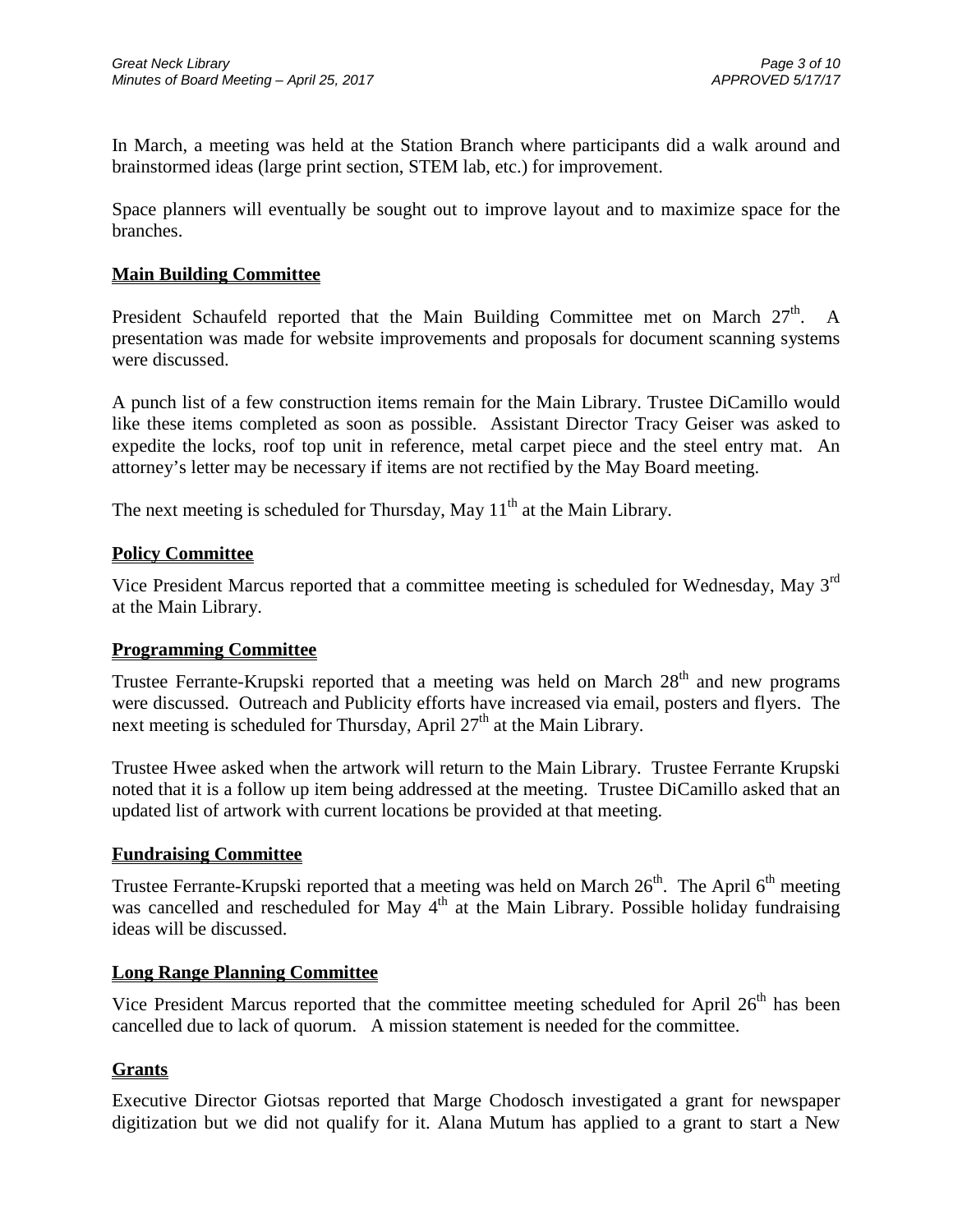American and English Language Learner collection at Lakeville along with a book club and a conversation group. Adam Hinz has applied for a Youth Program grant for a Children's Program at Parkville.

## **Staff Reports**

Treasurer DiCamillo reiterated her request that staff attending outside workshops include a manner in which to implement what they have learned and express if the Library should consider incorporating it in their reports. Information and ideas learned should also be shared with colleagues.

She also requested that Levels high light weekend dates on their submitted statistics.

Numerous expressions of gratitude and appreciation are noted in staff reports. Supervisors are to be reminded that commendation letters for personnel files are permitted as well.

*Public Comments: N. Penner, M. Wohlgemuth*

### **Assistant Director's Report**

Assistant Director Tracy Geiser reported that she and Facilities Manager Charles Wohlgemuth have been following up on the construction punch list items and also that boxes from the bookroom are almost complete with books being returned to shelves.

April 11<sup>th</sup> was National Library Worker's Day and Ruth Klement was honored posthumously. Her husband attended and accepted her award at the ceremony held on April 19th.

Text of the Assistant Director's written report dated April 17, 2017 below:

#### **ADMINISTRATION:**

The position of Administrative Assistant to the Administrative Coordinator has been filled. This candidate will begin her new position on Monday, May  $1<sup>st</sup>$ .

The position of Full time Clerk has been filled. This candidate will begin on Monday, April 24<sup>th</sup>.

#### **MAIN:**

As part of the ongoing shelving project I would once again like to thank all of the clerks, shelvers and librarians who continue to shift, re-catalog, and shelve to get all of our items back on the shelves for our patrons. We are seeing the light at the end of the tunnel!

I would like to thank Ever Zelaya, Bogden Soldanski and Jose Rodriguez from our Maintenance staff for getting the new cage in the garage ready for Levels to begin using as storage.

On March 16, Pam Levin, Garry Horodyski, Arifa Shuja and I met with Erin Horne from Midwest to discuss our beginning HOOPLA. HOOPLA went live on Monday, March  $20<sup>th</sup>$  with a good patron response. Staff was trained via webinar on March 29<sup>th</sup> after having to reschedule from an earlier date.

On March 17, I assisted Charlie Wohlgemuth with changing the air filters throughout the building as well as in the rooftop units.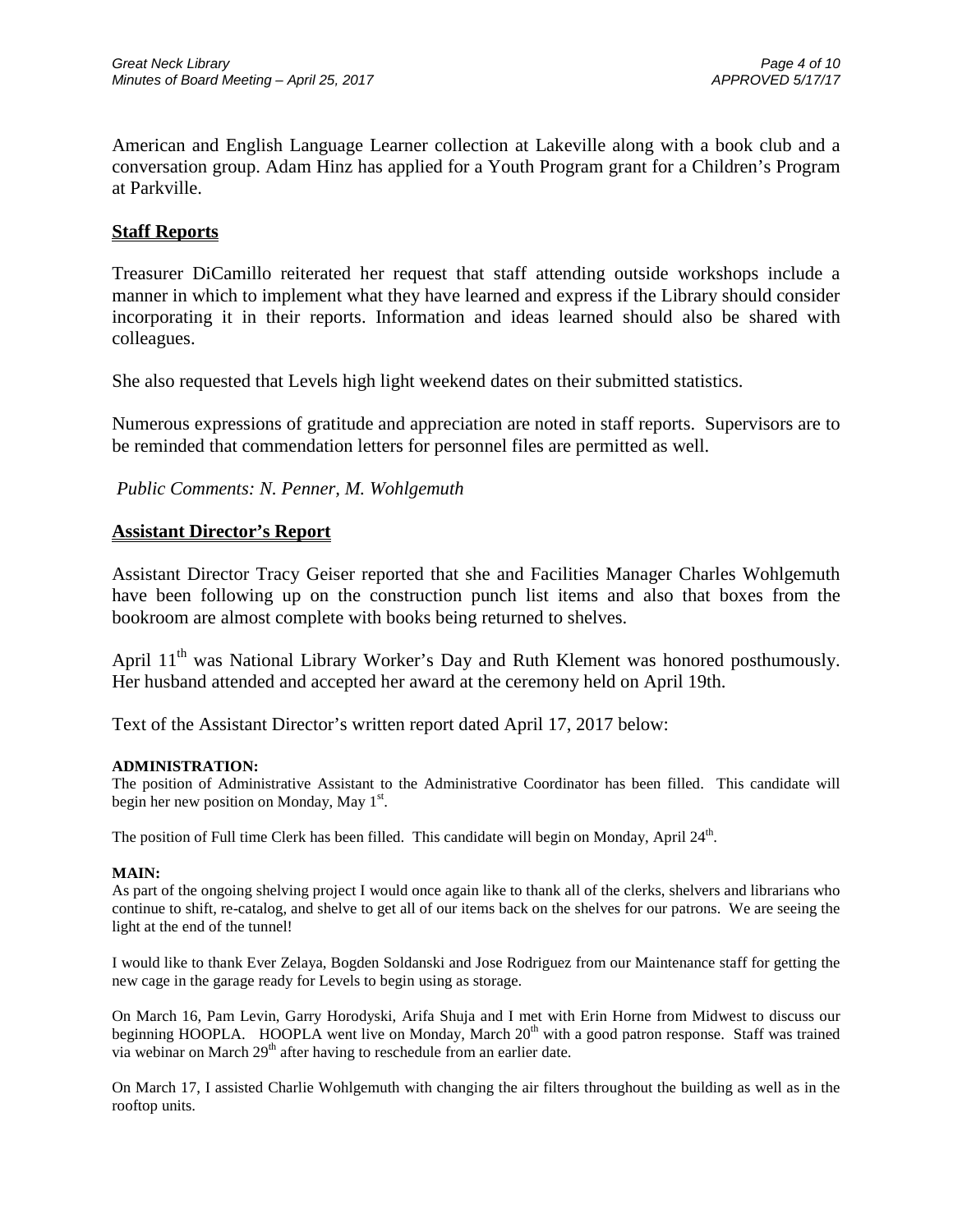On March 17, Ricardo Gonzalez from Security USA began his weekend shift with us. He will work Fridays and Saturdays until midnight which are our late Levels evenings.

On April  $9<sup>th</sup>$ , with the assistance of Kamran from Swiss Commerce and Garry Horodyski, the staff converted from Rackspace email/calendar to Google mail/calendar.

#### **BRANCHES:**

At the March  $22<sup>nd</sup>$  Branch Committee meeting, the committee along with community members discussed possible ideas for the renovation of Station branch. Ideas mentioned: STEM lab, glass enclosed tutoring area, more shelving, program room with a sink, to name a few.

The next Branch Committee meeting will be held on Tuesday, May  $23<sup>rd</sup>$  at 7:00pm at the Parkville Branch. Community members are invited to discuss ideas for the Parkville renovation.

National Library Worker's Day was celebrated on Tuesday, April 11<sup>th</sup> this year. Kathy Giotsas and I nominated Ruth-Maria Klement to honor her commitment to the Lakeville Branch. The ceremony was to be held on Tuesday, April  $11<sup>th</sup>$  but was rescheduled by Elaine Philips, NYS Senators office to Wednesday, April  $19<sup>th</sup>$ . I will be joined by Kathy Giotsas, Donna Litke and Joseph Klement, Ruth's husband to accept this nomination.

#### **Executive Director's Report**

Executive Director Giotsas reported that RFID should start installation in the next few weeks. SPOT wireless printing is live at the Main Library and expected to be live at all branches the first week of May.

Text of the Executive Director's written report dated April 20, 2017 below:

#### **ADMINISTRATION**

During the month of March we interviewed to fill new and vacant positions. I have been meeting with the Board President to go over the to-do-list and make sure we are on track.

I have been working on the New York State Library Statistical report for submission. There are several stats that we need to collect but our stats do not match the collected stats needed for the report. I am working with the departments that give stats for the report to create a template for next year's information. All the financials for the report were submitted by Steve and referred to Neil if he had any questions. I hope to submit the report by the end of April.

Steve and I met with the Real Estate agent of Lakeville Branch Library. He gave us some proposed numbers for the renewal of the Lakeville Branch. After speaking to Board President I was advised to forward the information to the attorney so he can begin negotiations for the lease.

I met with the Program/Outreach Coordinator to go over the programs that are being implemented and the budgetary needs of the department. I also had the attorney review the wavier for the yoga/exercise class.

We are still working on the History Room. Margie has provided me with a list of items needed and Tracy will be getting quotes for the items.

#### **BUILDING**

The security guard has been working well and some of the issues that we had with the teens running around in the lower level has decreased.

We are still working on the punch list and many of the things have been resolved. Some of the things that have yet to be resolved are the keys to the building, the carpeting by the stairway and the noise of the roof top unit in Reference. KG&D has been by to inspect the situation and is planning on sending a professional to test noise levels. They are still waiting to have the unit inspected by the manufacturer.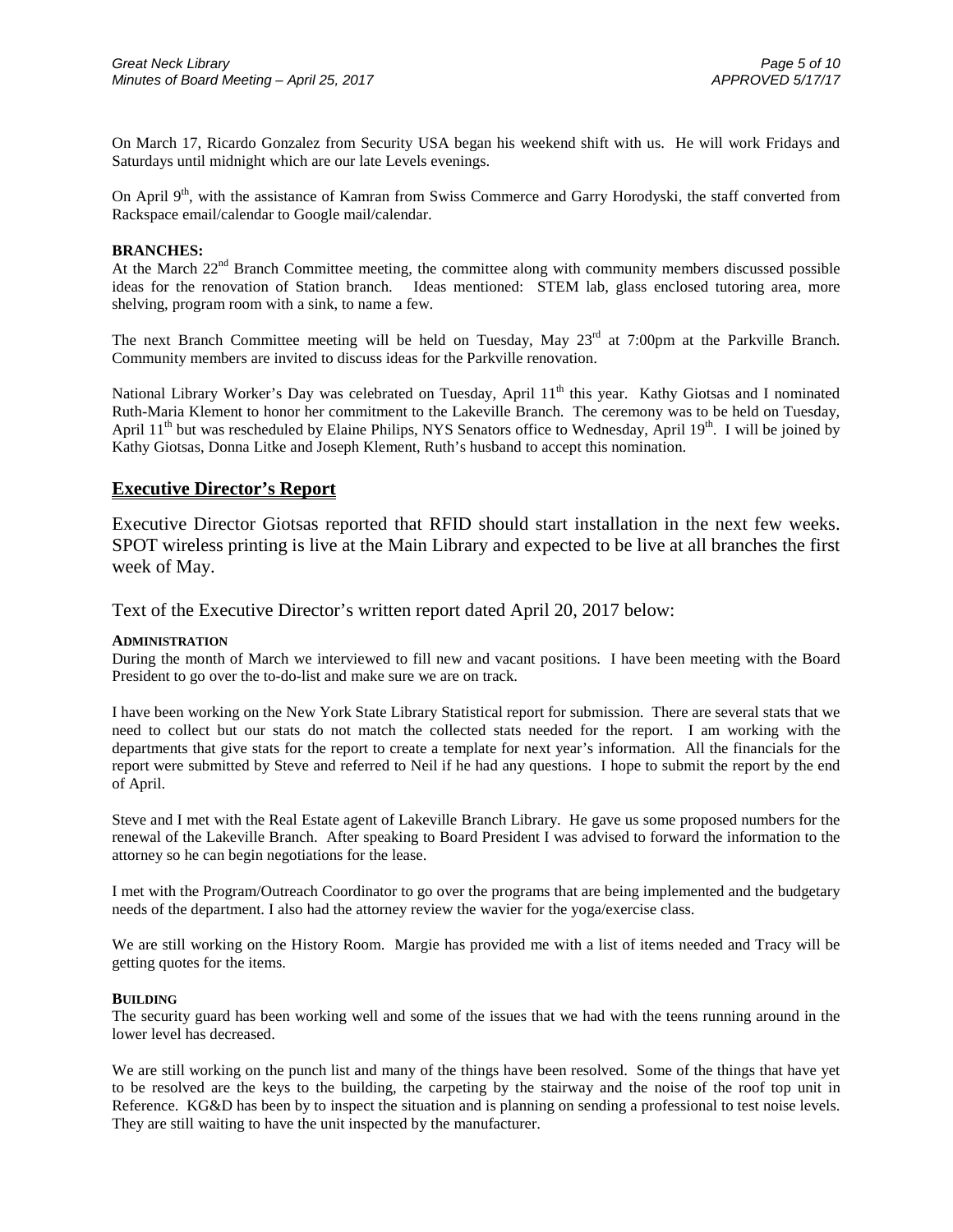The reshelving of the books has been going as planned. We still have some boxes of the 600's which will be put on the shelves. We are also still waiting for shelving to be installed in the children's department and Media. We expect their installation in the next month at which time we will shelve more materials in the public area. We are also creating a storage area in the Children's Department to house all the toys which will give us more storage space in the book room.

#### **PERSONNEL**

We have chosen two candidates for the two part time positions in Levels. The candidates will be meeting the Levels kids on Friday, April 21<sup>st</sup>. On the following Monday we will have names for the Personnel Committee to approve for hire.

Carol Natalizio has been hired for the position of Administrative Assistant. Carol will begin on May  $1<sup>st</sup>$ , 2017. Holly will be training her for all duties in her job description.

We have also hired a new clerk Hai-Ngee Tan who will be replacing one of the full time clerks who is retiring. We met with Pear and went over some of the features that Accudata has in their system that can benefit the library. Some of the features are listed below:

- Customizable annual review forms that can be delivered and completed electronically
- Personnel files scanned, stored and searchable electronically
- Customizable levels of viewing documents (ex. Managers can only see the documents of their staff)

We are also looking at other products for maintaining electronic records.

#### **TECHNOLOGY**

SPOT will be available at the Main Library on April 24<sup>th</sup>. There will be two networks one for printing which will require a barcode number or a guest pass code. We will review how the SPOT works for one week then we will deploy it to all the branches.

Hoopla has been working well and we have gotten positive feedback from patrons.

## **OLD BUSINESS**

None

## **NEW BUSINESS**

#### **(a) Records Destruction per Retention Policy**

## **Upon motion by Douglas Hwee, seconded by Marietta DiCamillo, and after discussion, it was,**

**RESOLVED,** that the Great Neck Library Board of Trustees authorize the destruction of the following records from the Director's Office in accordance with the Record Retention Schedule 400-30:

- **General**
	- Accident Forms (Public): 2008-2011, Accident Forms (Staff): 2007-2010 and Incidents Forms: 2008-2010 (1.12)
- **Miscellaneous**
	- FOIL requests applications 2011 through 2015 (7.2)

**VOTE:** Yes – 7 (Schaufeld, Marcus, Fuller, DiCamillo, Ferrante Krupski, Miller, Hwee) *MOTION CARRIED UNANIMOUSLY*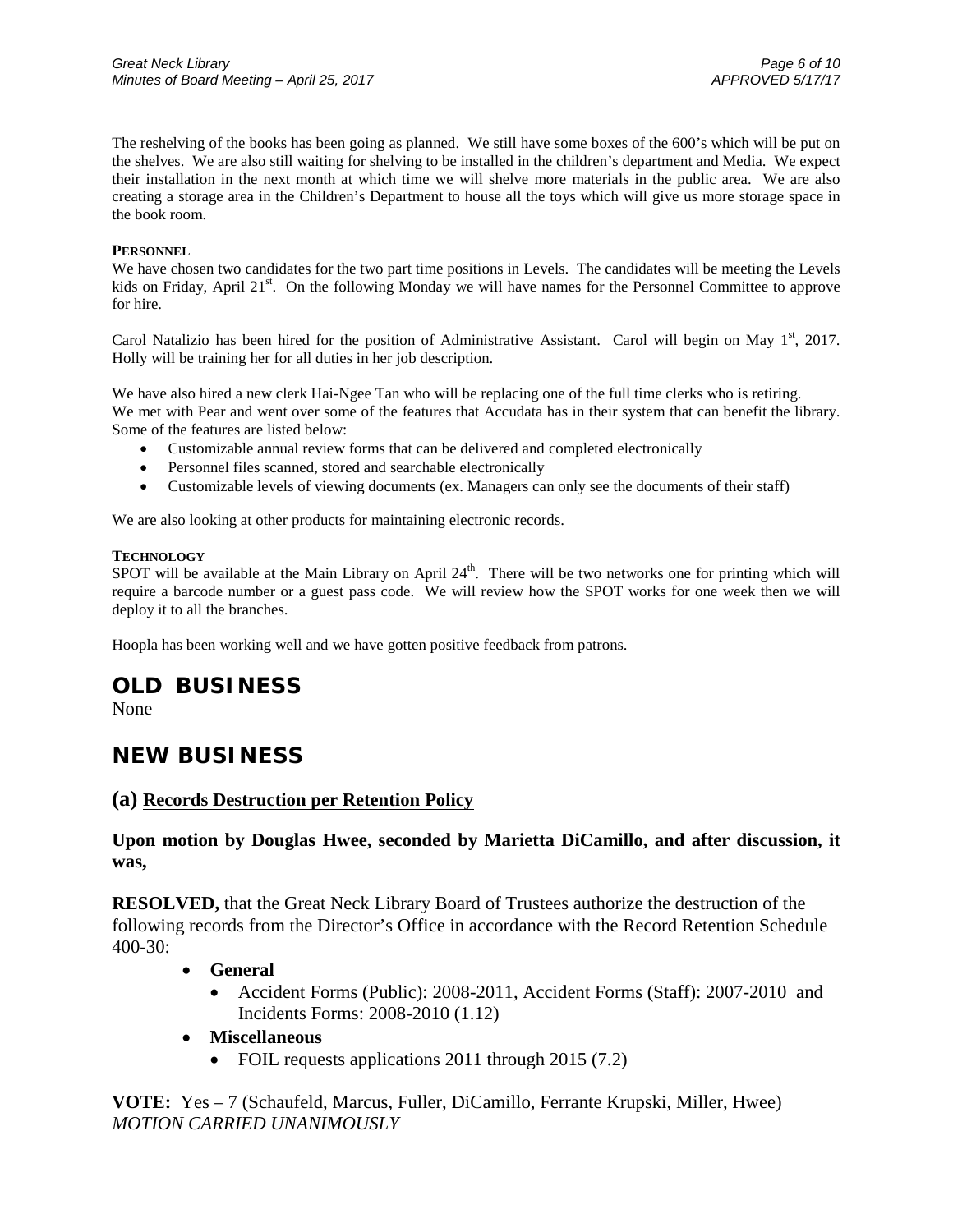## **(b) Appointment of Administrative Assistant**

## **Upon motion by Francine Ferrante Krupski, seconded by Marietta DiCamillo, and after discussion, it was,**

**RESOLVED,** that the Great Neck Library Board of Trustees approve the appointment of Carol Natalizio to the position of Administrative Assistant for a three year term with a six month probationary period and annual reviews to assess performance and salary increases, effective May 1, 2017, at an annual salary of \$50,000.00.

**VOTE:** Yes – 7 (Schaufeld, Marcus, Fuller, DiCamillo, Ferrante Krupski, Miller, Hwee) *MOTION CARRIED UNANIMOUSLY*

*Public Comment: N. Penner*

### **(c) Approval of Additional Storage for Children's Department**

**Upon motion by Rebecca Miller, seconded by Francine Ferrante Krupski, and after discussion, it was,**

**RESOLVED,** that the Great Neck Library Board of Trustees approve the installation of a door by VP Quality Contracting under the main staircase to allow for additional storage for the Children's Department, at a cost of \$1450.00; such funds to be taken from the Main Building and Special Services Fund.

**VOTE:** Yes – 7 (Schaufeld, Marcus, Fuller, DiCamillo, Ferrante Krupski, Miller, Hwee) *MOTION CARRIED UNANIMOUSLY*

### **(d) Approval of Additional Museum Pass Subscriptions**

## **Upon motion by Joel Marcus, seconded by Michael Fuller, and after discussion, it was,**

**RESOLVED,** that the Great Neck Library Board of Trustees approve the purchase of additional Museum Pass Subscriptions for the Cradle of Aviation, Cold Spring Harbor Fish Hatchery and the Vanderbilt Museum in the amount of \$1,650.00; such funds to be taken from the Carter Restricted Gift Fund.

**VOTE:** Yes – 7 (Schaufeld, Marcus, Fuller, DiCamillo, Ferrante Krupski, Miller, Hwee) *MOTION CARRIED UNANIMOUSLY*

*Public Comment: M. Wohlgemuth*

#### **(e) Award Additional Monies-T. Geiser**

**Upon motion by Francine Ferrante Krupski, seconded by Rebecca Miller, and after discussion, it was,**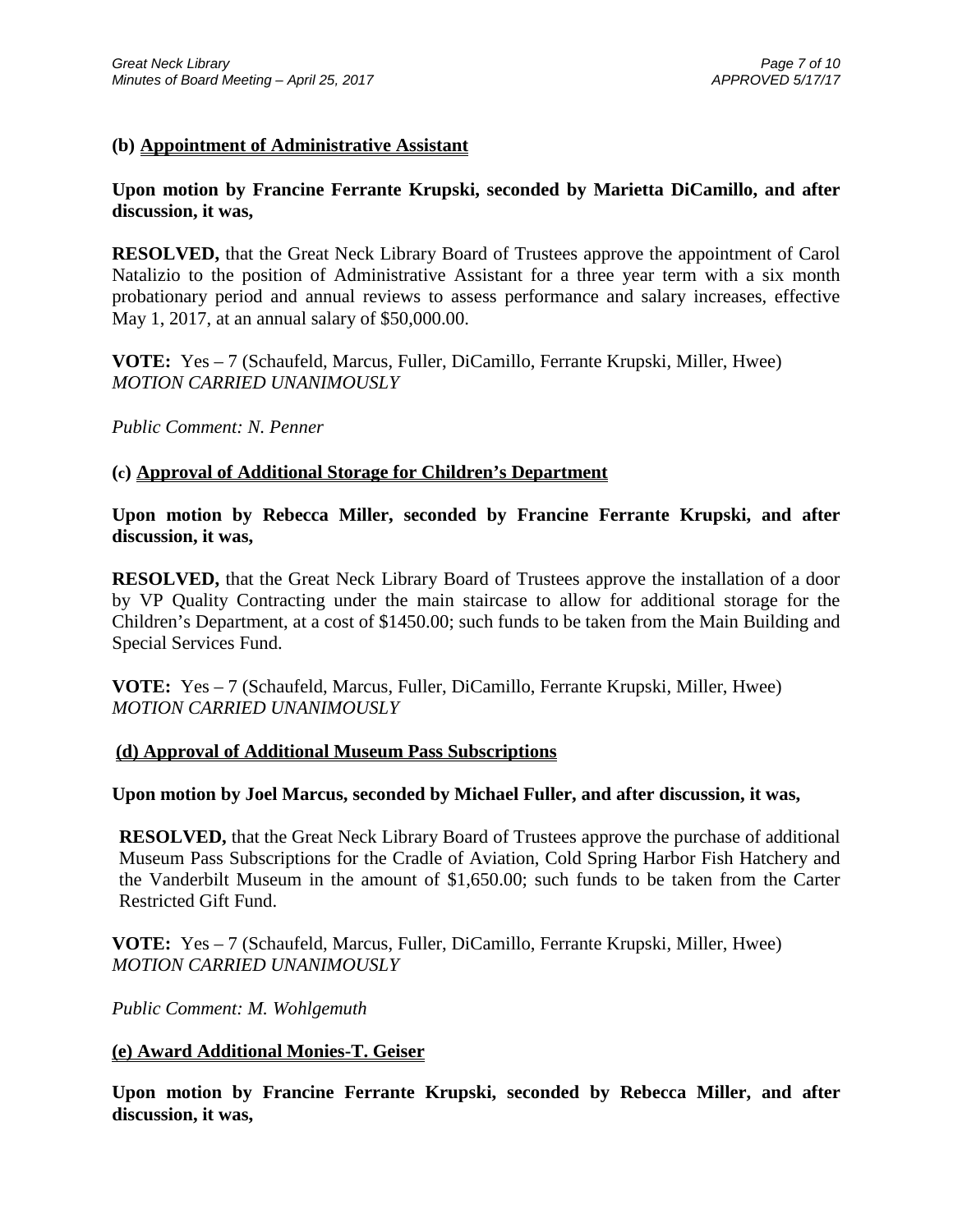**RESOLVED,** that the Great Neck Library Board of Trustees award Tracy Geiser \$5,000.00 for her service above and beyond her job scope. Monies to be charged to the General Fund.

**VOTE:** Yes – 7 (Schaufeld, Marcus, Fuller, DiCamillo, Ferrante Krupski, Miller, Hwee) *MOTION CARRIED UNANIMOUSLY*

*Public Comment: N. Penner*

## **(f) Amend Contract for Assistant Director**

**Upon motion by Marietta DiCamillo, seconded by Francine Ferrante Krupski, and after discussion, it was,**

**RESOLVED,** that the Great Neck Library Board of Trustees approve the amendment to the contract signed by Tracy Geiser, Assistant Director, to increase her annual salary from \$90,000 per year to \$95,000 per year effective May 1, 2017.

**VOTE:** Yes – 7 (Schaufeld, Marcus, Fuller, DiCamillo, Ferrante Krupski, Miller, Hwee) *MOTION CARRIED UNANIMOUSLY*

## **(g) Transfer of Funds for the Ann Hyde Memorial Children's Garden**

**Upon motion by Rebecca Miller, seconded by Marietta DiCamillo, and after discussion, it was,**

**RESOLVED,** that the Great Neck Library Board of Trustees authorize the transfer of \$655,259.40 for the Ann Hyde Memorial Children's Garden from the Library's Restricted Gift Fund to the Landscaping Fund.

**VOTE:** Yes – 7 (Schaufeld, Marcus, Fuller, DiCamillo, Ferrante Krupski, Miller, Hwee) *MOTION CARRIED UNANIMOUSLY*

## **(h) Approval of Online Reservation System for Museum Passes**

**Upon motion by Douglas Hwee, seconded by Marietta DiCamillo, and after discussion, it was,**

**RESOLVED,** that the Great Neck Library Board of Trustees approve the purchase of an online reservation system for Museum Passes from Plymouth Rocket, in an amount not to exceed \$425.00 per annum; such funds to be taken from the Computer Software Account of the Great Neck Library.

**VOTE:** Yes – 7 (Schaufeld, Marcus, Fuller, DiCamillo, Ferrante Krupski, Miller, Hwee) *MOTION CARRIED UNANIMOUSLY*

*Public Comments: M. Wohlgemuth, N. Penner, N. Camastro*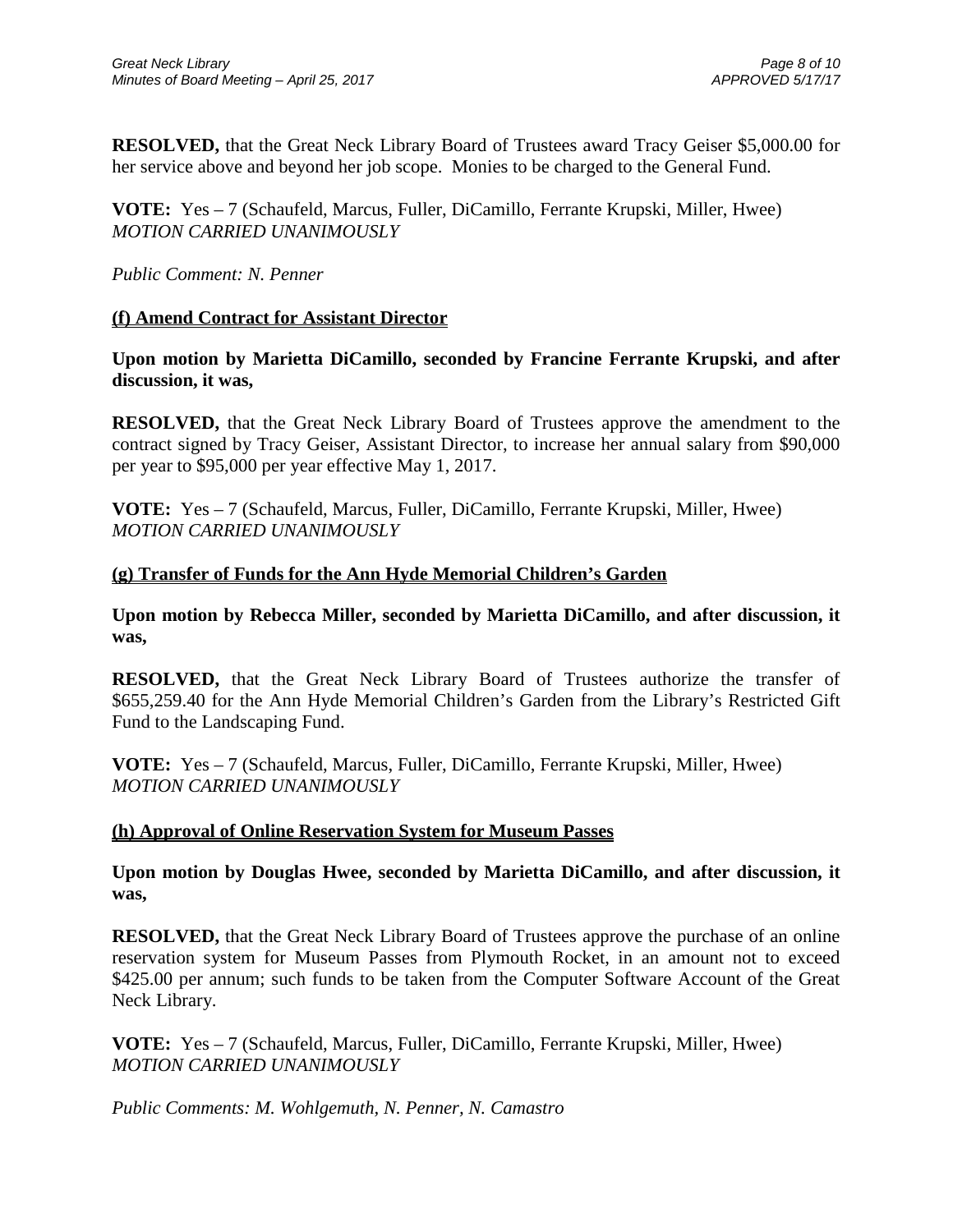*Board Comment: A policy for reservation times, along with fines and limitations, should be discussed at the upcoming Policy/By Laws Committee meeting.*

## **(i) Approval of Book Drop for the Main Library**

**Upon motion by Joel Marcus, seconded by Francine Ferrante Krupski, and after discussion, it was,**

**RESOLVED,** that the Great Neck Library Board of Trustees approve the purchase of a DualDrop 60 Series Book and AV drop from Brodart in the amount of \$6,150.70 to be charged to the Main Building and Special Services Fund.

**VOTE:** Yes – 7 (Schaufeld, Marcus, Fuller, DiCamillo, Ferrante Krupski, Miller, Hwee) *MOTION CARRIED UNANIMOUSLY*

## **(j) Award Additional Monies – J. Lee**

**Upon motion by Francine Ferrante Krupski, seconded by Michael Fuller, and after discussion, it was,**

**RESOLVED,** that the Great Neck Library Board of Trustees award Jill Lee \$2,500.00 for her service above and beyond her job scope. Monies to be charged to the General Fund.

**VOTE:** Yes – 7 (Schaufeld, Marcus, Fuller, DiCamillo, Ferrante Krupski, Miller, Hwee) *MOTION CARRIED UNANIMOUSLY*

## **(k) Approval of Receptacles for the Theatre Room of the Main Library**

**Upon motion by Douglas Hwee, seconded by Marietta DiCamillo, and after discussion, it was,**

**RESOLVED,** that the Great Neck Library Board of Trustees approve the installation of receptacles by JHACS Electric for the Theatre Room at the Main library as per their April 25, 2017 quotation at a cost of \$1725.00; such funds to be taken from the Main Building and Special Services Fund.

**VOTE:** Yes – 7 (Schaufeld, Marcus, Fuller, DiCamillo, Ferrante Krupski, Miller, Hwee) *MOTION CARRIED UNANIMOUSLY*

## **CORRESPONDENCE**

None

# **OPEN TIME**

Naomi Penner – Board Meetings Marianna Wohlgemuth – Broadcasting of Board Meetings